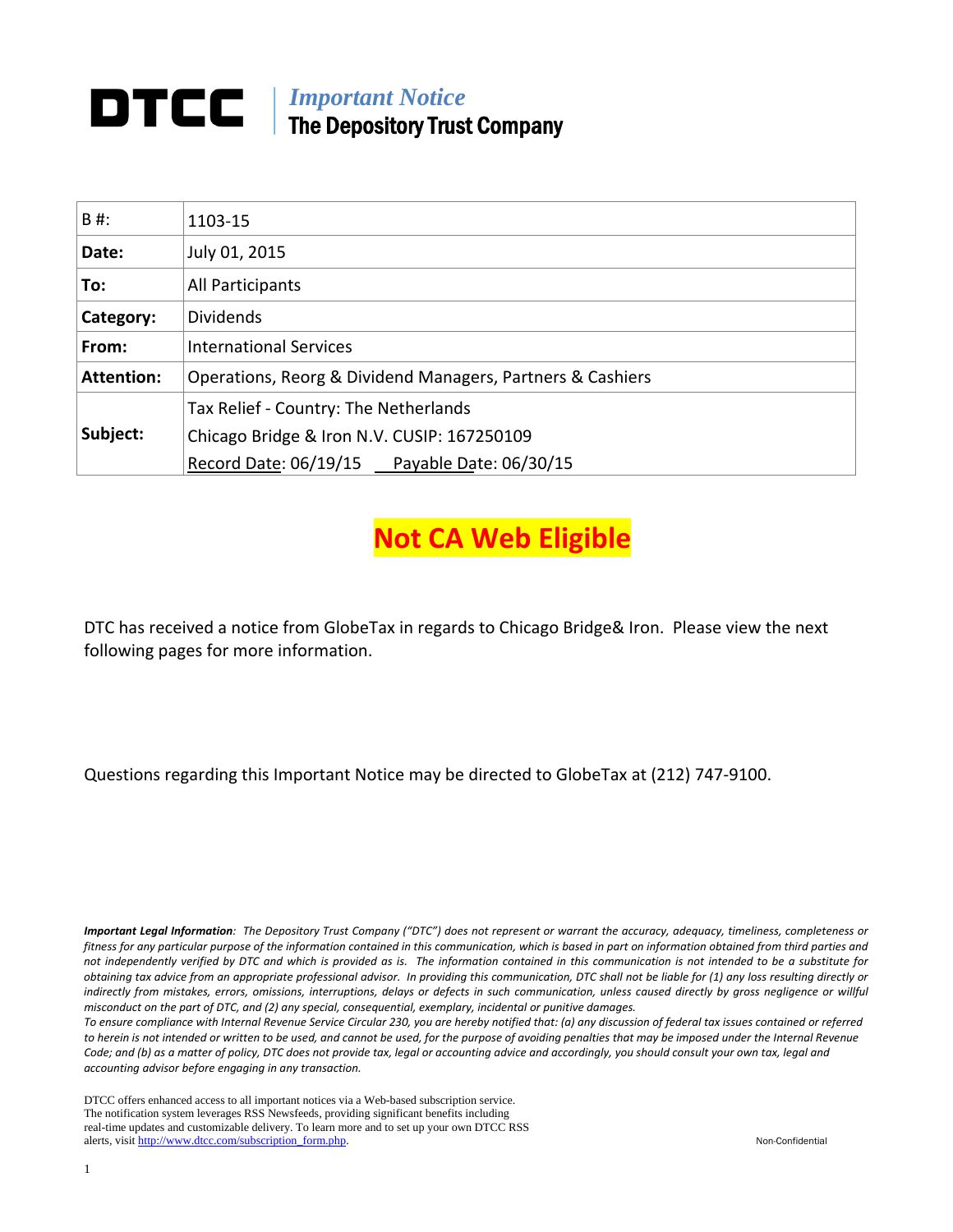

**Chicago Bridge & Iron** has announced a dividend of \$0.07 per share to shareholders of record on June 19, 2015.

On pay date, all owners will receive this dividend net of the full Netherlands statutory rate with the possibility to obtain a post-pay date refund as outlined in the below Eligibility Matrix.

| <b>DIVIDEND EVENT DETAILS</b>                    |                                            |  |  |
|--------------------------------------------------|--------------------------------------------|--|--|
| <b>COUNTRY OF</b><br>ISSUANCE                    | <b>NETHERLANDS</b>                         |  |  |
| <b>ISSUE</b>                                     | <b>CHICAGO BRIDGE &amp;</b><br><b>IRON</b> |  |  |
| CUSIP#                                           | 167250109                                  |  |  |
| <b>TRANSFER AGENT</b>                            | <b>COMPUTERSHARE</b>                       |  |  |
| <b>RECORD DATE</b>                               | <b>JUNE 19, 2015</b>                       |  |  |
| <b>PAY DATE</b>                                  | <b>JUNE 30, 2015</b>                       |  |  |
| <b>GROSS DIVIDEND</b><br><b>RATE ON PAY DATE</b> | \$0.07                                     |  |  |
| <b>STATUTORY</b><br><b>WHT RATE</b>              | 15%                                        |  |  |

| <b>CHARGES &amp; DEADLINES</b>           |                                 |                                          |                                                                        |                                                               |
|------------------------------------------|---------------------------------|------------------------------------------|------------------------------------------------------------------------|---------------------------------------------------------------|
| <b>FILING METHOD</b>                     | <b>PAYMENT</b><br><b>METHOD</b> | <b>TAX RELIEF FEE</b>                    | <b>MINIMUM SERVICE</b><br><b>CHARGE PER</b><br><b>BENEFICIAL OWNER</b> | <b>FINAL</b><br><b>SUBMISSION DEADLINE</b><br>(ALL TIMES EST) |
| <b>PRIMARY LONG</b><br><b>FORM BATCH</b> | <b>CHECK</b>                    | <b>UP TO \$0.003 PER</b><br><b>SHARE</b> | \$25                                                                   | <b>JULY 14, 2015</b><br>(8PM)                                 |
| <b>LONG FORM</b>                         | <b>CHECK</b>                    | <b>UP TO \$0.003 PER</b><br><b>SHARE</b> | \$25                                                                   | <b>OCTOBER 30, 2020</b><br>(8PM)                              |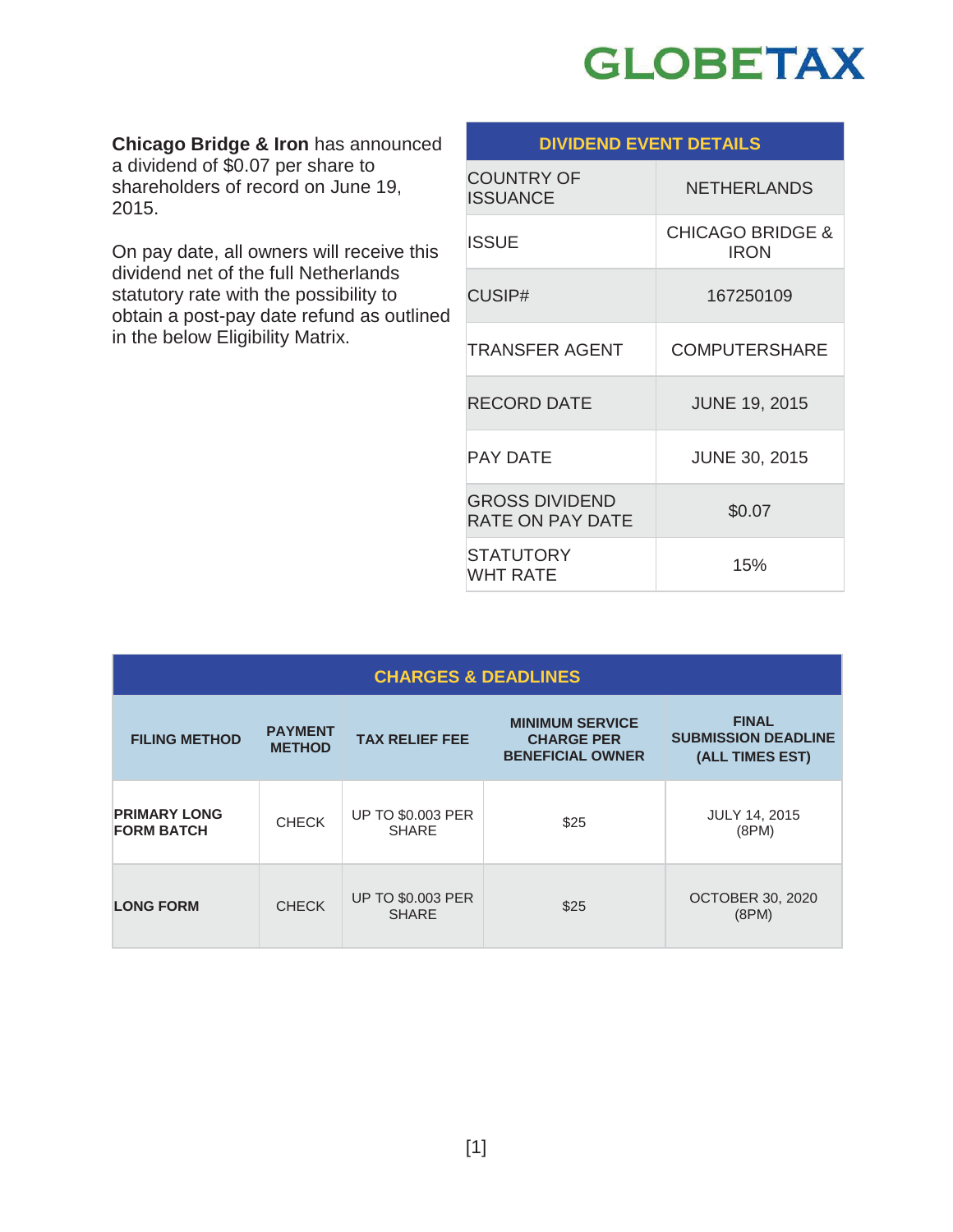| <b>QUICK REFUND / LONG FORM ELIGIBILITY MATRIX</b>                         |                               |                                                                                                                                                                                                                                                                                                 |                                                                                                                                                                                                                                                                                                                |  |
|----------------------------------------------------------------------------|-------------------------------|-------------------------------------------------------------------------------------------------------------------------------------------------------------------------------------------------------------------------------------------------------------------------------------------------|----------------------------------------------------------------------------------------------------------------------------------------------------------------------------------------------------------------------------------------------------------------------------------------------------------------|--|
| <b>RATE</b><br><b>DESCRIPTION</b>                                          | <b>RECLAIM</b><br><b>RATE</b> | <b>ELIGIBLE RESIDENTS</b>                                                                                                                                                                                                                                                                       | <b>DOCUMENTATION REQUIRED</b>                                                                                                                                                                                                                                                                                  |  |
| <b>UNFAVORABLE</b><br>15%                                                  | 0%                            | <b>Non-Treaty Countries</b>                                                                                                                                                                                                                                                                     | <b>NONE</b>                                                                                                                                                                                                                                                                                                    |  |
| <b>FAVORABLE 10%</b><br><b>POST PAY DATE</b>                               | 5%                            | Bahrain, China, Hong Kong, Indonesia,<br>Kuwait, Oman, Portugal, Qatar, Saudi Arabia,<br>Slovak Republic, South Africa, Taiwan, United<br>Arab Emirates, Venezuela                                                                                                                              | <b>ESP SUBMISSION OR</b><br>1.<br>COVER LETTER (EXHIBIT A)<br>2.<br><b>CERTIFIED IB 92</b><br><b>UNIVERSEEL</b><br><b>ENTITLEMENTS</b><br>3.<br><b>SCREENSHOT</b>                                                                                                                                              |  |
| <b>FAVORABLE</b><br>10%<br><b>POST PAY DATE</b>                            | 5%                            | Ghana, Japan, United Kingdom                                                                                                                                                                                                                                                                    | 1.<br><b>ESP SUBMISSION OR</b><br>COVER LETTER (EXHIBIT A)<br>2.<br><b>CERTIFIED IB 93</b><br><b>UNIVERSEEL</b><br><b>ENTITLEMENTS</b><br>3.<br><b>SCREENSHOT</b>                                                                                                                                              |  |
| <b>EXEMPT 0%</b><br><b>POST PAY DATE</b>                                   | 15%                           | U.S. ARTICLE 36 - CHARITIES under 501(a),<br>501(c)(3), 509(a)(1), 509(a)(2), 509(a)(3), 17-<br>(b)                                                                                                                                                                                             | 1. ESP SUBMISSION OR<br><b>COVER LETTER (EXHIBIT A)</b><br>2. ENTITLEMENTS<br><b>SCREENSHOT</b>                                                                                                                                                                                                                |  |
| <b>EXEMPT 0%</b><br><b>POST PAY DATE</b>                                   | 15%                           | U.S. ARTICLE 35 - PENSIONS and IRAs<br>under 401(a), 401(k), 457(b), 403(b), 408,<br>$408(a)$ , $501(a)$                                                                                                                                                                                        | <b>ESP SUBMISSION OR</b><br>1.<br>COVER LETTER (EXHIBIT A)<br>2.<br><b>ENTITLEMENTS</b><br><b>SCREENSHOT</b>                                                                                                                                                                                                   |  |
| <b>EXEMPT 0%</b><br><b>(FOREIGN TAX</b><br>EXEMPT)<br><b>POST PAY DATE</b> | 15%                           | Any entity domiciled in a country in which it is<br>not subject to tax on profits, as long as that<br>state has an Exchange of Tax Information<br>Agreement in place with the Netherlands, &<br>that entity would not be subject to profits tax<br>in the Netherlands if it were based therein. | <b>ESP SUBMISSION WITH</b><br>1.<br>APPROVED E-CODE<br>2.<br><b>ENTITLEMENTS</b><br>SCREENSHOT<br><b>OR</b><br>COVER LETTER (EXHIBIT A)<br>1.<br>2.<br>DIV 16 FORM<br>3.<br><b>CERTIFICATE OF</b><br><b>RESIDENCY (COR)</b><br>ARTICLES OF ASSOCIATION<br>4.<br>5.<br><b>ENTITLEMENTS</b><br><b>SCREENSHOT</b> |  |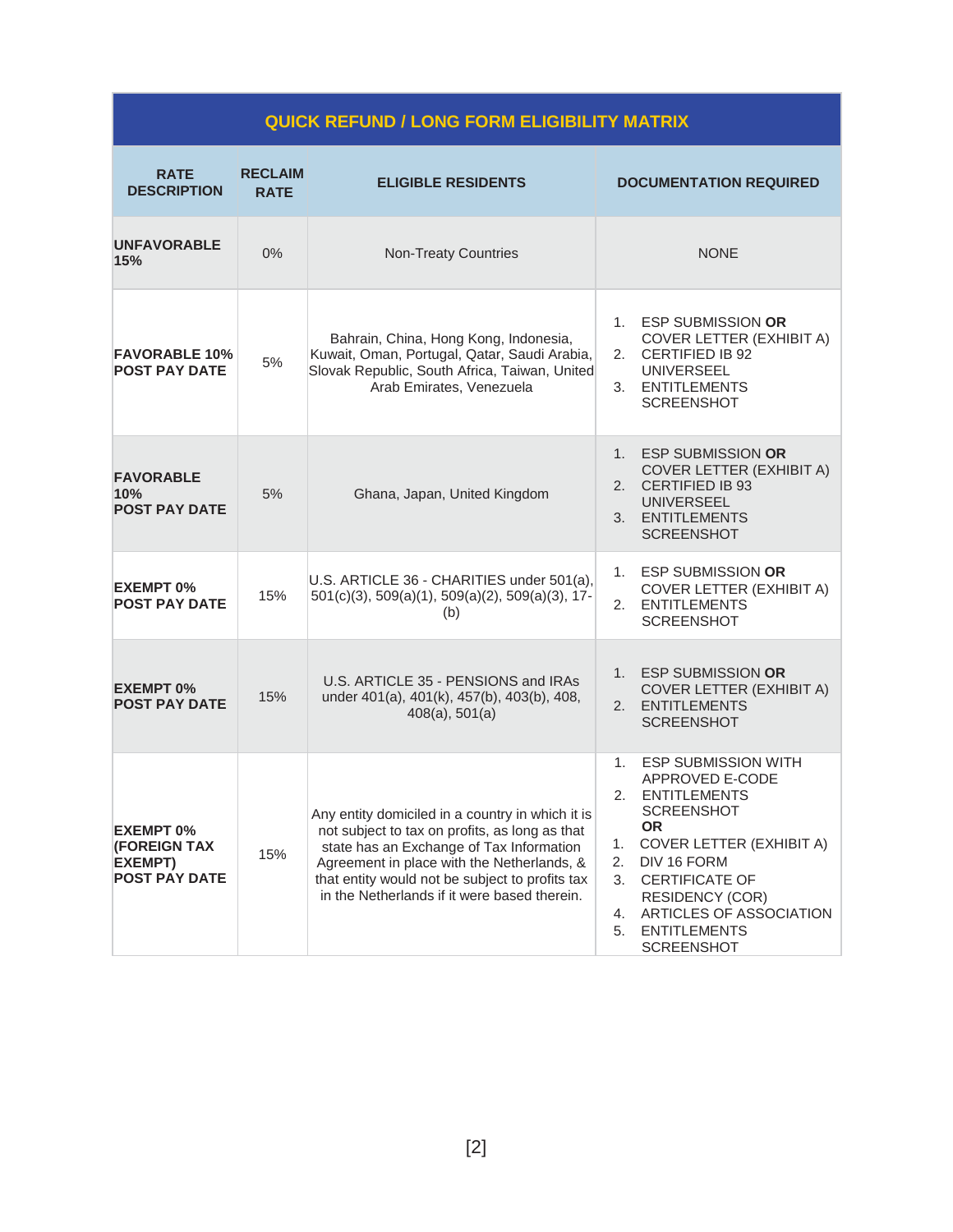| <b>DESCRIPTION OF VARIOUS DOCUMENTATION</b> |                                                                                                                                                                                                                                                                                                  |                           |                                                                                             |  |
|---------------------------------------------|--------------------------------------------------------------------------------------------------------------------------------------------------------------------------------------------------------------------------------------------------------------------------------------------------|---------------------------|---------------------------------------------------------------------------------------------|--|
| <b>DOCUMENT</b><br><b>NAME</b>              | <b>DESCRIPTION</b>                                                                                                                                                                                                                                                                               | ORIGINAL /<br><b>COPY</b> | <b>SIGNATURE</b><br><b>REQUIREMENT</b>                                                      |  |
| <b>ENTITLEMENTS</b><br><b>SCREENSHOT</b>    | SCREENSHOT OF DTC PARTICIPANT'S TOTAL<br>ADRS HELD ON RECORD DATE. MUST INCLUDE<br>RECORD DATE, RECORD DATE POSITION,<br>SECURITY NAME, AND PARTICIPANT NUMBER.                                                                                                                                  | <b>EMAIL</b>              | PROVIDED BY<br><b>DTC PARTICIPANT</b>                                                       |  |
| <b>IB 92</b><br>UNIVERSEEL                  | DUTCH TAX FORM REQUIRED FOR ANY<br>BENEFICIAL OWNER, DOMICILED IN NON-<br>REMITTANCE-BASED JURISDICTIONS,<br>ATTEMPTING TO RECLAIM THE 5% ENTITLEMENT;<br>THIS FORM MUST BE CERTIFIED BY THE<br>BENEFICIAL OWNER'S LOCAL TAX OFFICE.                                                             | <b>ORIGINAL</b>           | <b>BENEFICIAL OWNER</b><br>& MUST BEAR THE<br>STAMP OF LOCAL TAX<br><b>AUTHORITY</b>        |  |
| <b>IB 93</b><br><b>UNIVERSEEL</b>           | DUTCH TAX FORM REQUIRED FOR ANY<br>BENEFICIAL OWNER, DOMICILED IN<br>REMITTANCE-BASED JURISDICTIONS,<br>ATTEMPTING TO RECLAIM THE 5% ENTITLEMENT;<br>THIS FORM MUST BE CERTIFIED BY THE<br>BENEFICIAL OWNER'S LOCAL TAX OFFICE.                                                                  | <b>ORIGINAL</b>           | <b>BENEFICIAL OWNER</b><br>& MUST BEAR THE<br><b>STAMP OF LOCAL TAX</b><br><b>AUTHORITY</b> |  |
| <b>DIV 16</b>                               | THIS FORM IS USED TO APPLY FOR A REFUND<br>FOR FOREIGN BODIES NOT SUBJECT TO ANY TAX<br>ON PROFITS.<br>(SEE ELIGIBILITY MATRIX)                                                                                                                                                                  | ORIGINAL                  | <b>BENEFICIAL OWNER</b>                                                                     |  |
| <b>ARTICLES OF</b><br><b>ASSOCIATION</b>    | A DOCUMENT SPECIFYING THE REGULATIONS<br>FOR THE OPERATIONS OF A LEGAL ENTITY. THE<br>ARTICLES OF ASSOCIATION DEFINE THE<br>ENTITY'S PURPOSE, ORGANIZATIONAL<br>STRUCTURE, AND HOW FINANCIAL RECORDS<br>ARE MAINTAINED.                                                                          | COPY<br><b>ACCEPTED</b>   | PROVIDED BY<br><b>BENEFICIAL OWNER</b>                                                      |  |
| <b>COVER LETTER</b><br>(EXHIBIT A)          | A LISTING OF THE BENEFICIAL OWNER'S<br>DETAILS, TAXPAYER ID NUMBERS, NUMBER OF<br>SHARES, AND ENTITY TYPE (CHARITY OR<br>PENSION).<br>THE COVER LETTER IS PROVIDED TO GLOBETAX<br>BY THE PARTICIPANT, EITHER THROUGH ESP<br>SUBMISSION OR THROUGH TRADITIONAL HARD<br>COPY RECLAIM COVER LETTER. | <b>ORIGINAL</b>           | DTC PARTICIPANT                                                                             |  |
| <b>APPROVED</b><br>E-CODE                   | SEVEN (7) DIGIT<br>ELECTRONIC FILING CODE RECEIVED FROM THE<br>DUTCH TAX AUTHORITIES- PROOF SHOWING<br>APPROVAL FROM DUTCH TAX AUTHORITY ("DTA") ACCEPTED<br>MUST BE SUBMITTED.                                                                                                                  | COPY                      | DTC PARTICIPANT OR<br><b>BENEFICIAL OWNER</b>                                               |  |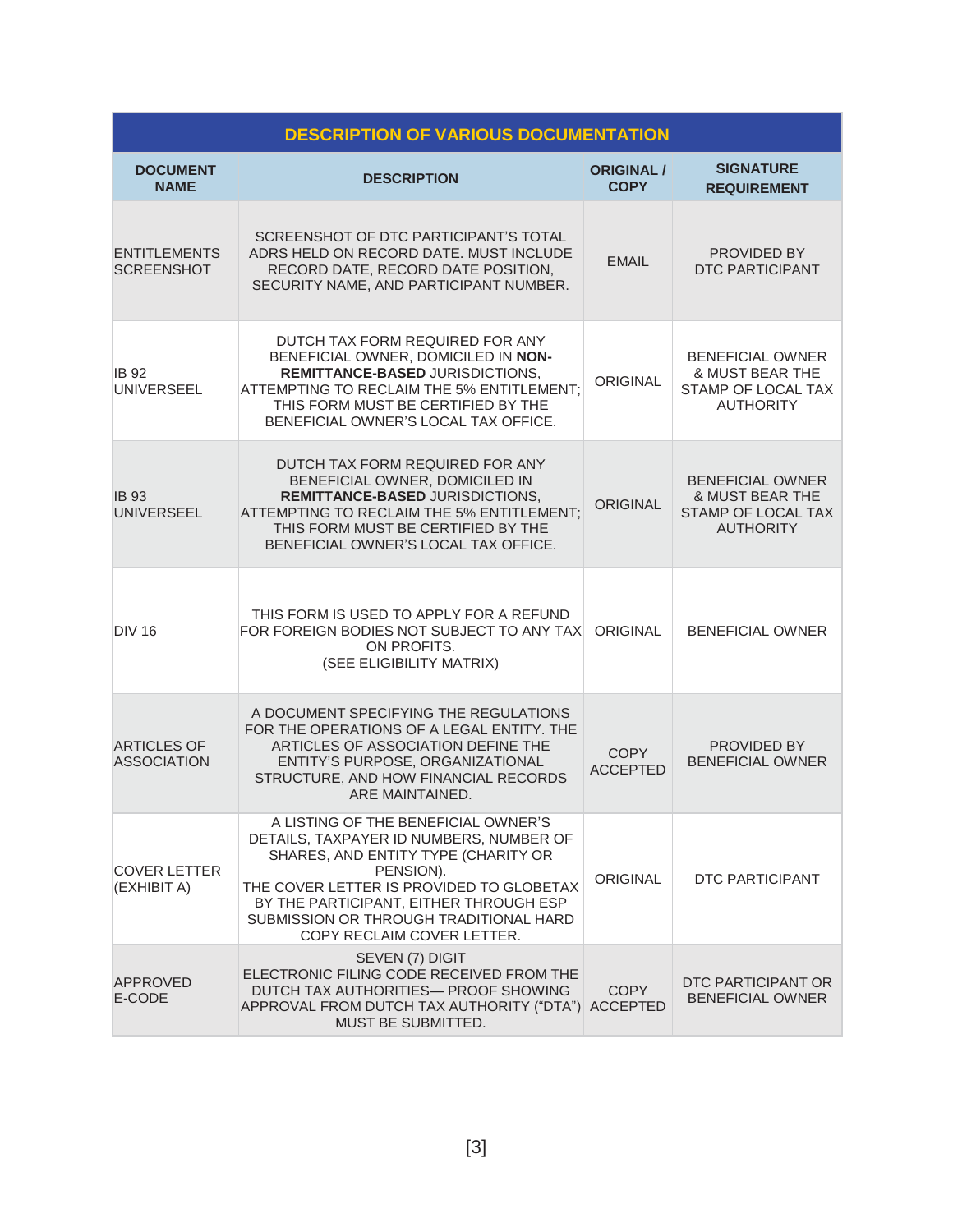| <b>CONTACT DETAILS</b>     |                                  |  |  |
|----------------------------|----------------------------------|--|--|
| PRIMARY CONTACT            | <b>TROY DRAYTON</b>              |  |  |
| <b>INTERNATIONAL PHONE</b> | 1-855-849-3079                   |  |  |
| DOMESTIC PHONE             | 1-212-747-9100                   |  |  |
| <b>FAX</b>                 | 1-212-747-0029                   |  |  |
| <b>EMAIL ADDRESS</b>       | DUTCHESP@GLOBETAX.COM            |  |  |
| <b>COMPANY</b>             | <b>GLOBETAX</b>                  |  |  |
| STREET ADDRESS             | 90 BROAD STREET 16TH FLOOR       |  |  |
| CITY/STATE/ZIP             | NEW YORK, NY 10004               |  |  |
| ADDITIONAL CONTACTS        | STEPHANIE URUGUTIA: KASEY HARBES |  |  |

# **FSP**

DOWERED **GLOBETAX** 

**GlobeTax now offers ESP, a paperless withholding tax reclaim process, for Exempt U.S. Organizations (qualified under Article 36 of the Tax Convention), Exempt U.S. Pension Trusts (qualified under Article 35 of the Tax Convention), Exempt Foreign Entities, and Favorable Foreign Entities, to participants holding shares.** 

**These claims should be submitted through the following web site. (Requires a one-time registration): https://esp.globetax.com** 

**Please contact Troy Drayton at GlobeTax via email at DutchESP@GLOBETAX.COM if you have any questions about this process.**

### **DISCLAIMER**

#### **All Post-Electronic Reclaims filing Long Form:**

U.S. residents and non-U.S. residents who have missed the Primary Long Form process deadlines may file the standards long form refund by submitting a claim via either ESP or traditional methods to GlobeTax prior to the expiry of the right to claim. Based on their county, that period generally expires five (5) years from the end of the year in which the dividend was paid in the local market. Claims received after the long form deadline will be filed on a best effort basis at the discretion of GlobeTax.

**All tax information contained in this Important Notice is based on a good faith compilation of information obtained from multiple sources. The information is subject to change. Actual deadlines frequently vary from the statutory deadlines because of local market conditions and advanced deadlines set by local agents. To mitigate risk it is strongly advised that DTC Participants file their claims as soon as possible as GlobeTax and/or their agents will not be liable for claims filed less than six months before the specified deadline. In the event that local market rules, whether implemented by a local agent or a Tax Authority, conflict with the information provided in the important notice, either prior to or after publication, the local market rules will prevail.**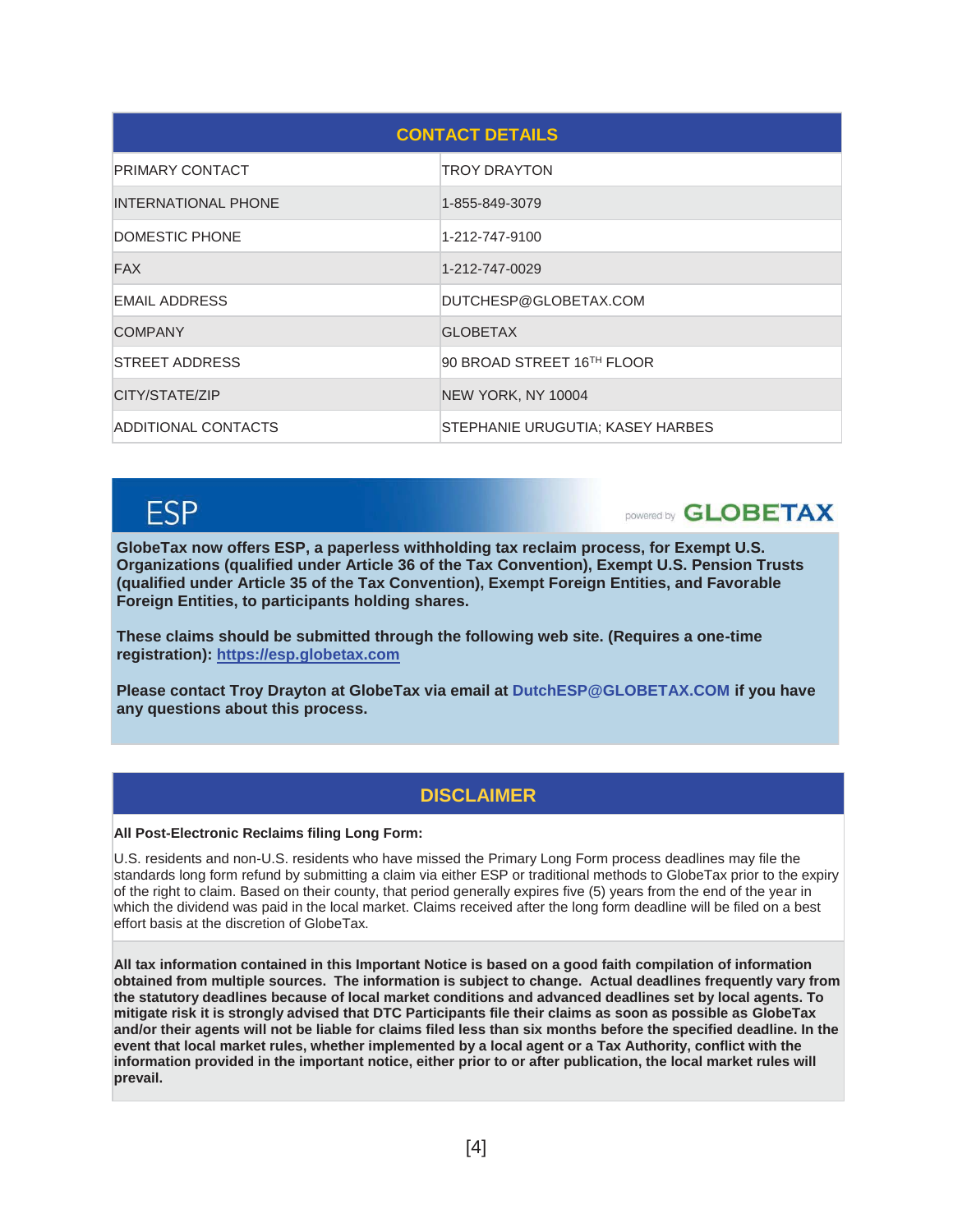| <b>FREQUENTLY ASKED QUESTIONS (FAQs)</b>                                                                                                                                                                                                                                                                                                                         |                                                                                                                                                                                                                                                                                                                                                                                                                                  |  |  |
|------------------------------------------------------------------------------------------------------------------------------------------------------------------------------------------------------------------------------------------------------------------------------------------------------------------------------------------------------------------|----------------------------------------------------------------------------------------------------------------------------------------------------------------------------------------------------------------------------------------------------------------------------------------------------------------------------------------------------------------------------------------------------------------------------------|--|--|
| <b>GENERAL QUESTIONS</b>                                                                                                                                                                                                                                                                                                                                         |                                                                                                                                                                                                                                                                                                                                                                                                                                  |  |  |
| <b>QUESTION</b>                                                                                                                                                                                                                                                                                                                                                  | <b>ANSWER</b>                                                                                                                                                                                                                                                                                                                                                                                                                    |  |  |
| WILL I RECEIVE A DECLARATION IN LIEU OF<br>DIVIDEND NOTE ("DLD" or "CERT") FOR MY<br>ARTICLE 35 PENSIONS OR ARTICLE 36<br><b>CHARITIES?</b>                                                                                                                                                                                                                      | NO, ALL DECLARATION IN LIEU OF DIVIDEND NOTES<br>ARE MAINTAINED BY GLOBETAX, TO BE RELEASED<br>ONLY UPON WRITTEN REQUEST BY THE PARTICIPANT.                                                                                                                                                                                                                                                                                     |  |  |
| AM I REQUIRED TO FILE THROUGH ESP?                                                                                                                                                                                                                                                                                                                               | NO, YOU MAY SUBMIT A TRADITIONAL CLAIM THROUGH<br>STANDARD MAIL IF YOU CANNOT SUBMIT CLIENT DATA<br>THROUGH ESP. WE STRONGLY SUGGEST LOGGING IN<br>TO ESP TO DOWNLOAD THE TEMPLATE PROVIDED<br>WHEN PREPARING YOUR CLAIM, REGARDLESS OF<br>YOUR ULTIMATE SUBMISSION METHOD.                                                                                                                                                      |  |  |
| IS THERE ANY CASE IN WHICH A U.S. RESIDENT<br>401(a), 401(K), 457(b), 403(b), IRA, ROTH IRA,<br>EMPLOYEE PENSION PLAN OR SIMPLE<br>RETIREMENT ACCOUNT WOULD NOT QUALIFY<br>FOR TREATY BENEFITS UNDER ARTICLE 35 OF<br>THE TREATY BETWEEN THE U.S. AND THE<br>NETHERLANDS FOR THE AVOIDANCE OF DOUBLE TO PROVIDE PENSION, RETIREMENT OR OTHER<br><b>TAXATION?</b> | YES, FOR INSTANCE, THESE ACCOUNT TYPES WILL<br>NOT BE CONSIDERED ELIGIBLE FOR TREATY BENEFITS<br>UNDER ARTICLE 35 OF THE TREATY BETWEEN THE<br>U.S. AND THE NETHERLANDS FOR THE AVOIDANCE OF<br>DOUBLE TAXATION IN ANY TAXABLE YEAR IF LESS<br>THAN 70% OF THE TOTAL AMOUNT OF WITHDRAWALS<br>FROM SUCH U.S. TRUST DURING THAT YEAR IS USED<br>EMPLOYEE BENEFITS AS MEANT IN ARTICLE 35 OF THE<br><b>ABOVE MENTIONED TREATY.</b> |  |  |
| WILL GLOBETAX ACCEPT CLAIMS FILED<br>DIRECTLY TO THEM BY BENEFICIAL OWNERS?                                                                                                                                                                                                                                                                                      | GLOBETAX ONLY ACCEPTS CLAIMS FILED BY THE DTC<br>PARTICIPANT WHO HELD THE SECURITIES THROUGH<br>DTC AND ONLY TO THE EXTENT THAT DTC HAS<br>REPORTED THESE HOLDINGS TO US AS VALID.                                                                                                                                                                                                                                               |  |  |
| HOW CAN I OBTAIN AN APPROVED ELECTRONIC<br><b>FILING CODE?</b>                                                                                                                                                                                                                                                                                                   | TO OBTAIN AN APPROVED E-CODE FOR A FOREIGN<br>EXEMPT BENEFICIAL OWNER HARD COPY<br>DOCUMENTATION (TYPICALLY DIV 16 APPLICATION<br>FORM) MUST BE SENT TO THE DUTCH TAX<br>AUTHORITIES (DTA). THE DOCUMENTATION IS<br>REVIEWED AND THE BENEFICIAL OWNER IS JUDGED<br>BY THE DTA.                                                                                                                                                   |  |  |
| IF I HAVE AN ELECTRONIC FILING CODE, IS THE<br>BENEFICIAL OWNER APPROVED?                                                                                                                                                                                                                                                                                        | NO, THE DTA ISSUES E-CODES TO ALL BENEFICIAL<br>OWNERS THAT THEY JUDGE. IF YOU WOULD LIKE TO<br>KNOW IF AN E-CODE IS APPROVED PLEASE CONTACT<br>GLOBETAX WITH THE BENEFICIAL OWNER'S NAME AND<br>ADDRESS.                                                                                                                                                                                                                        |  |  |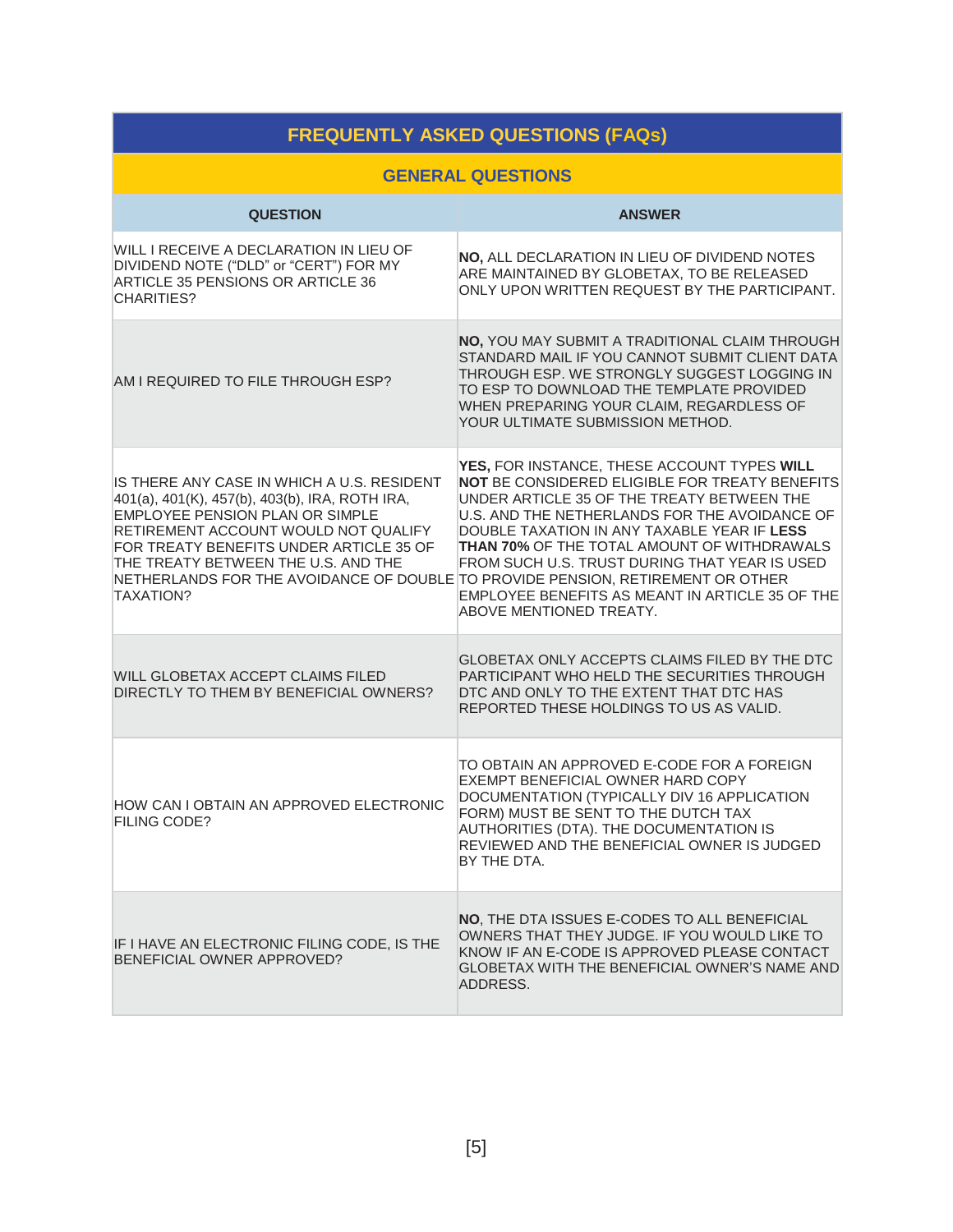| <b>FREQUENTLY ASKED QUESTIONS (FAQs)</b>                                                                          |                                                                                                                                                                                                                                                                                                                                                                                                                                                                                                                                                                                                                                        |  |  |
|-------------------------------------------------------------------------------------------------------------------|----------------------------------------------------------------------------------------------------------------------------------------------------------------------------------------------------------------------------------------------------------------------------------------------------------------------------------------------------------------------------------------------------------------------------------------------------------------------------------------------------------------------------------------------------------------------------------------------------------------------------------------|--|--|
| <b>QUICK REFUND / LONG FORM QUESTIONS</b>                                                                         |                                                                                                                                                                                                                                                                                                                                                                                                                                                                                                                                                                                                                                        |  |  |
| <b>QUESTION</b>                                                                                                   | <b>ANSWER</b>                                                                                                                                                                                                                                                                                                                                                                                                                                                                                                                                                                                                                          |  |  |
| HOW LONG DOES IT TAKE FOR PAYMENT ON<br>LONG FORM CLAIMS?                                                         | APPROXIMATELY 4-6 MONTHS.                                                                                                                                                                                                                                                                                                                                                                                                                                                                                                                                                                                                              |  |  |
| WILL I BE PAID THROUGH DTC?                                                                                       | NO, YOU WILL BE PAID BY CHECK.                                                                                                                                                                                                                                                                                                                                                                                                                                                                                                                                                                                                         |  |  |
|                                                                                                                   | ARTICLE 35 U.S. PENSION & IRAS, ARTICLE 36 U.S.<br>CHARITABLE ENTITIES, AND FOREIGN EXEMPT<br>ENTITIES WITH APPROVED E-CODES MUST ONLY<br>PROVIDE THE BENEFICIAL OWNER BREAKDOWN VIA<br>ESP.                                                                                                                                                                                                                                                                                                                                                                                                                                           |  |  |
| DO I NEED TO PHYSICALLY SEND ANY<br>DOCUMENTS TO GLOBETAX IN ORDER TO<br>PARTICIPATE?                             | NON-U.S. ENTITIES WITHOUT AN APPROVED E-CODE<br>MUST PROVIDE A COVER LETTER, THE TAX FORM DIV<br>16, COR, AND THE ARTICLES OF ASSOCIATION AS<br>DEFINED IN DESCRIPTION OF VARIOUS<br>DOCUMENTATION.                                                                                                                                                                                                                                                                                                                                                                                                                                    |  |  |
|                                                                                                                   | ENTITIES CLAIMING THE FAVORABLE RATE MUST<br>PROVIDE THE BENEFICIAL OWNER BREAKDOWN VIA<br>ESP AND THE CERTIFIED IB92 OR IB93 AS DEFINED IN<br>DESCRIPTION OF VARIOUS DOCUMENTATION.                                                                                                                                                                                                                                                                                                                                                                                                                                                   |  |  |
| REQUIREMENT PER BENEFICIAL OWNER? WHAT<br>WILL THE FEE BE IF A BENEFICIAL OWNER'S<br>CLAIM IS FOR LESS THAN \$50? | NO, ALL CLAIMS WILL BE PROCESSED THOUGH THERE<br>DOES THE PROCESS HAVE A MINIMUM POSITION IS A MINIMUM FEE OF \$25 PER BENEFICIAL OWNER.<br>GLOBETAX WAIVES THE \$25 MINIMUM ON AN<br>EXCEPTIONAL BASIS IN FAVOR OF A SPLIT OF THE<br>RECLAIMED FUNDS (50/50) FOR ANY BENEFICIAL<br>OWNER RECLAIMING LESS THAN \$50.                                                                                                                                                                                                                                                                                                                   |  |  |
| IS THE PROCESS FREE OF CHARGE?                                                                                    | <b>NO. THIS TAX RECLAIM ASSISTANCE SERVICE IS</b><br>WHOLLY VOLUNTARY AND DISCRETIONARY. FEES WILL<br>BE CHARGED FOR THIS ASSISTANCE SERVICE OF UP<br>TO \$0.003 PER SHARE FOR STANDARD RECLAIMS WITH<br>A MINIMUM OF \$25.00. RECLAIMS RECEIVED POST<br>DEADLINE CANNOT BE ASSURED AND MAY BE<br>SUBJECT TO A PER BENEFICIARY FEE AS WELL AS<br>OTHER CHARGES, FEES OR EXPENSES PAYABLE BY<br>OR DUE TO GLOBETAX OR ITS AGENTS, INCLUDING<br>THE TAX AUTHORITIES. IN ADDITION, CHARGES MAY<br>APPLY TO ANY LONG FORM CLAIMS REJECTED OR NOT<br>ACCEPTED BY THE TAX AUTHORITY. FEES PAID TO<br>GLOBETAX MAY BE SHARED WITH ITS AGENTS. |  |  |
| IS THIS PROCESS FOR TAX RELIEF OFFERED BY<br>GLOBETAX AN OPTIONAL PROCESS?                                        | YES, THIS IS A DISCRETIONARY, OPTIONAL SERVICE.                                                                                                                                                                                                                                                                                                                                                                                                                                                                                                                                                                                        |  |  |